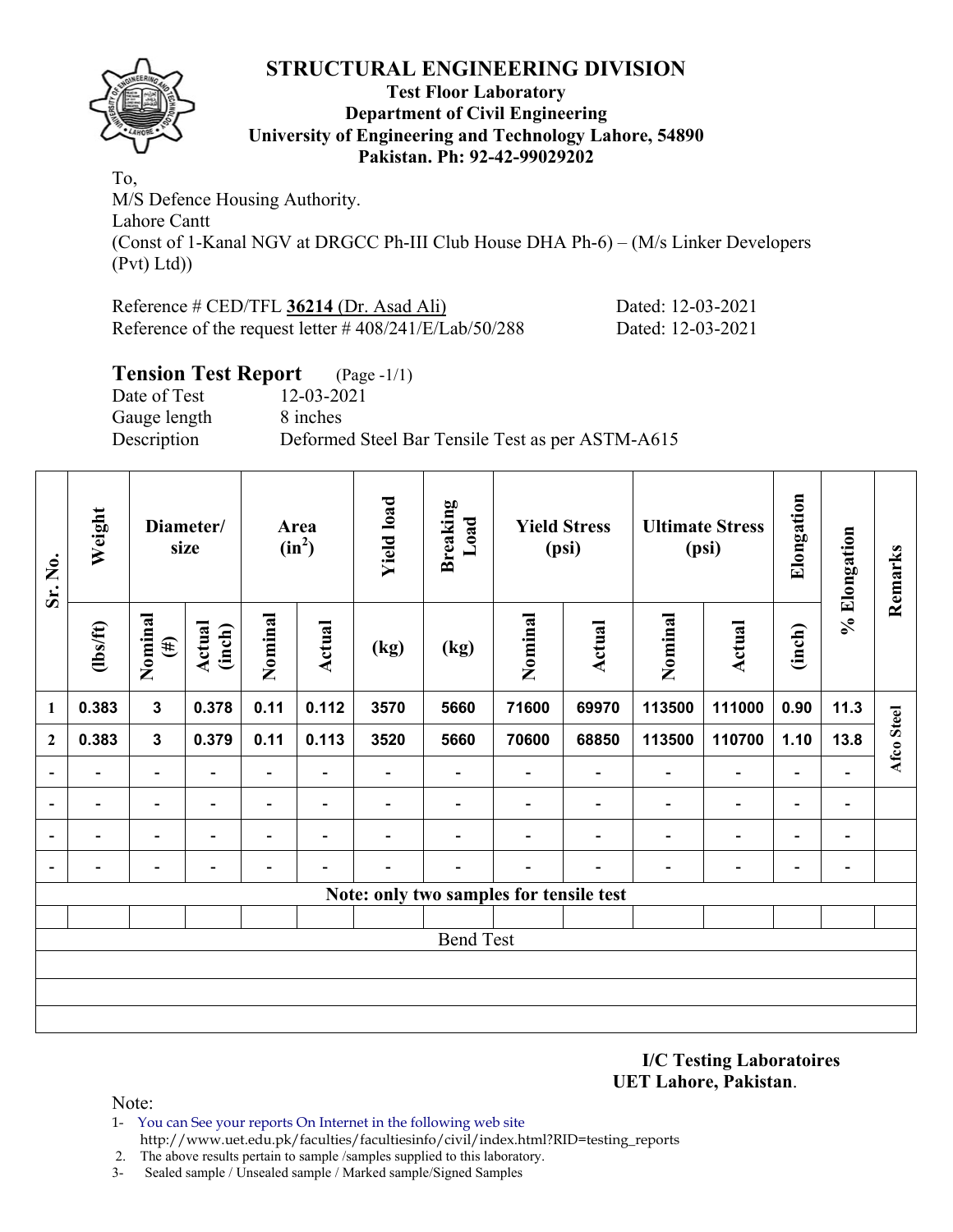

#### **Test Floor Laboratory Department of Civil Engineering University of Engineering and Technology Lahore, 54890 Pakistan. Ph: 92-42-99029202**

To, Resident Engineer AAA Jv ACC TurakPak Improvement/ Widening of Thokar Niaz Baig – Hudiyara Drain Section of N-5

Reference # CED/TFL 36081 (Dr. Qasim Khan) Dated: 12-02-2021 Reference of the request letter # THDP/RE/01/624 Dated: 05-12-2020

|                         |                   | <b>Tension Test Report</b> | $(\text{Page} - 1/6)$                                     |                                            |                   |                         |                     |                           |            |              |         |
|-------------------------|-------------------|----------------------------|-----------------------------------------------------------|--------------------------------------------|-------------------|-------------------------|---------------------|---------------------------|------------|--------------|---------|
|                         | Date of Test      |                            | 15-03-2021                                                |                                            |                   |                         |                     |                           |            |              |         |
|                         | Gauge length      |                            | 2 inches                                                  |                                            |                   |                         |                     |                           |            |              |         |
|                         | Description       |                            | Steel Structure Steel Strip Tensile Test as per ASTM A-36 |                                            |                   |                         |                     |                           |            |              |         |
| Sr. No.                 |                   | Designation                | Size of Strip                                             | Section<br>Area<br>$\overline{\mathsf{X}}$ | <b>Yield load</b> | <b>Breaking</b><br>Load | <b>Yield Stress</b> | Ultimate<br><b>Stress</b> | Elongation | % Elongation | Remarks |
|                         |                   | (mm)                       | (mm)                                                      | $\text{(mm}^2)$                            | (kg)              | (kg)                    | (MPa)               | (MPa)                     | (in)       |              |         |
| $\mathbf{1}$            | MS <sub>I</sub> - | 600x200x11x10              | 24.70x10.30                                               | 254.41                                     | 9200              | 12600                   | 354.75              | 485.85                    | 0.70       | 35.00        |         |
| $\boldsymbol{2}$        | <b>Beam</b>       |                            | 24.70x10.30                                               | 254.41                                     | 9000              | 12600                   | 347.04              | 485.85                    | 0.70       | 35.00        |         |
| $\mathbf{3}$            | <b>MS</b>         | 100x50x6                   | 17.50x5.20                                                | 91.00                                      | 3800              | 5800                    | 409.65              | 625.25                    | 0.50       | 25.00        |         |
| $\overline{\mathbf{4}}$ | Channel           |                            | 17.50x5.20                                                | 91.00                                      | 3900              | 6000                    | 420.43              | 646.81                    | 0.50       | 25.00        |         |
| $\overline{\mathbf{5}}$ | <b>MS Plate</b>   | 40                         | 26.60x40.20                                               | 1069.32                                    | 38800             | 51600                   | 355.95              | 473.38                    | 1.10       | 55.00        |         |
| 6                       |                   |                            | 26.60x40.10                                               | 1066.66                                    | 39400             | 51800                   | 362.36              | 476.40                    | 1.00       | 50.00        |         |
| 7                       | <b>MS Plate</b>   | 16                         | 24.90x16.10                                               | 400.89                                     | 16000             | 20200                   | 391.53              | 494.31                    | 0.80       | 40.00        |         |
| 8                       |                   |                            | 24.90x16.10                                               | 400.89                                     | 15800             | 19800                   | 386.63              | 484.52                    | 0.80       | 40.00        |         |
|                         |                   |                            |                                                           | <b>Only Eight Samples for Tensile Test</b> |                   |                         |                     |                           |            |              |         |
|                         |                   |                            |                                                           |                                            |                   |                         |                     |                           |            |              |         |
|                         |                   |                            |                                                           | <b>Bend Test</b>                           |                   |                         |                     |                           |            |              |         |
|                         |                   |                            |                                                           |                                            |                   |                         |                     |                           |            |              |         |
|                         |                   |                            |                                                           |                                            |                   |                         |                     |                           |            |              |         |
|                         |                   |                            |                                                           |                                            |                   |                         |                     |                           |            |              |         |

**I/C Testing Laboratoires UET Lahore, Pakistan**.

Note:

1- You can See your reports On Internet in the following web site http://www.uet.edu.pk/faculties/facultiesinfo/civil/index.html?RID=testing\_reports

2. The above results pertain to sample /samples supplied to this laboratory.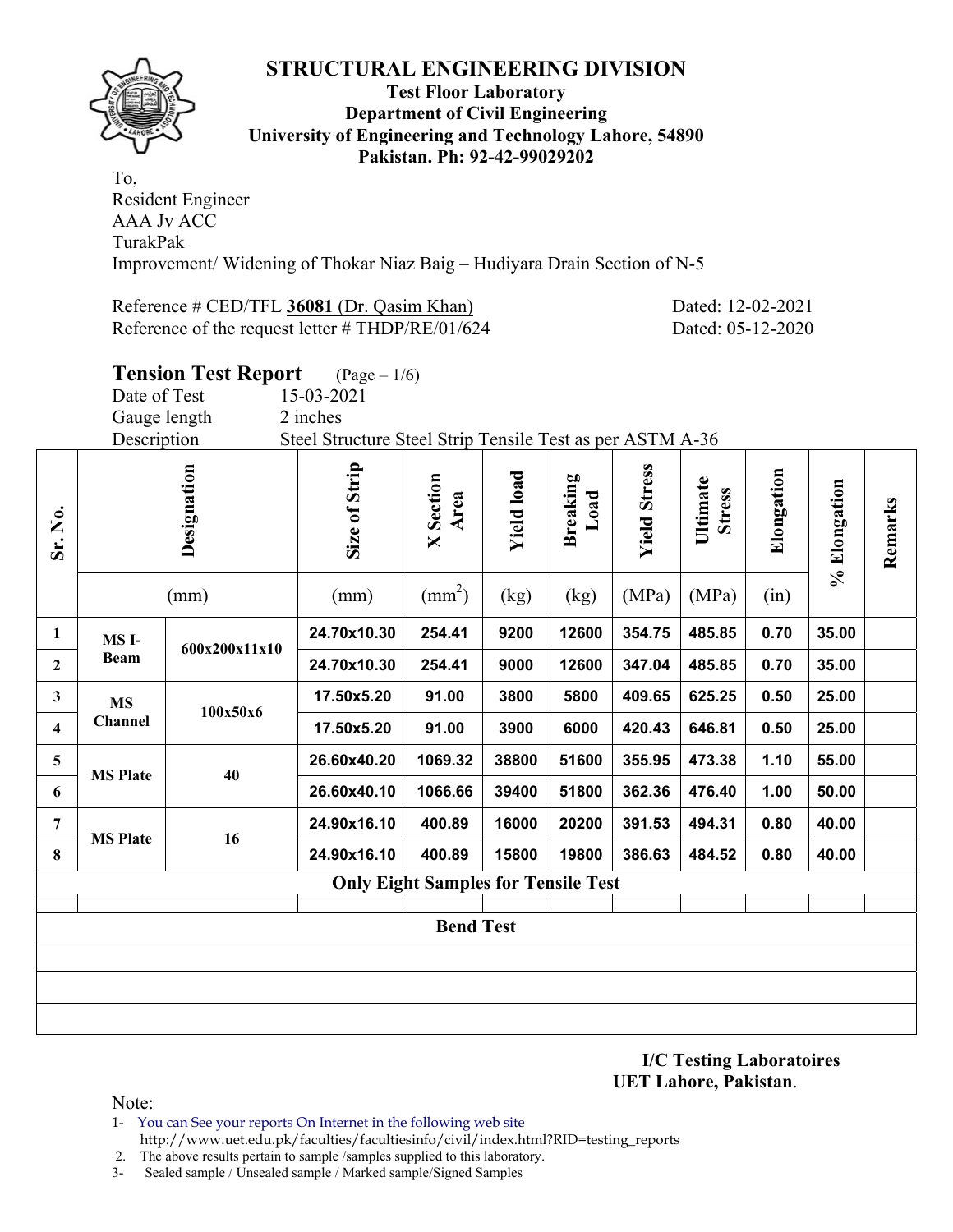

#### **Test Floor Laboratory Department of Civil Engineering University of Engineering and Technology Lahore, 54890 Pakistan. Ph: 92-42-99029202**

To, Resident Engineer AAA Jv ACC TurakPak Improvement/ Widening of Thokar Niaz Baig – Hudiyara Drain Section of N-5

Reference # CED/TFL 36081 (Dr. Qasim Khan) Dated: 12-02-2021 Reference of the request letter # THDP/RE/01/624 Dated: 05-12-2020

|              |                  | <b>Tension Test Report</b> | $(Page - 2/6)$                                            |                          |                   |                         |                     |                           |            |              |         |
|--------------|------------------|----------------------------|-----------------------------------------------------------|--------------------------|-------------------|-------------------------|---------------------|---------------------------|------------|--------------|---------|
|              | Date of Test     |                            | 15-03-2021                                                |                          |                   |                         |                     |                           |            |              |         |
|              | Gauge length     |                            | 2 inches                                                  |                          |                   |                         |                     |                           |            |              |         |
|              | Description      |                            | Steel Structure Steel Strip Tensile Test as per ASTM A-36 |                          |                   |                         |                     |                           |            |              |         |
| Sr. No.      |                  | Designation                | Size of Strip                                             | <b>X</b> Section<br>Area | <b>Yield load</b> | <b>Breaking</b><br>Load | <b>Yield Stress</b> | Ultimate<br><b>Stress</b> | Elongation | % Elongation | Remarks |
|              |                  | (mm)                       | (mm)                                                      | $\text{(mm}^2)$          | (kg)              | (kg)                    | (MPa)               | (MPa)                     | (in)       |              |         |
| $\mathbf{1}$ | <b>Chequered</b> | $\overline{\mathbf{5}}$    | 25.00x5.00                                                | 125.00                   | 3800              | 5900                    | 298.22              | 463.03                    | 0.75       | 37.50        |         |
| $\mathbf{2}$ | <b>Plate</b>     |                            | 25.00x5.00                                                | 125.00                   | 3800              | 5900                    | 298.22              | 463.03                    | 0.75       | 37.50        |         |
| 3            | <b>MS Angle</b>  | 100x100x8                  | 24.70x7.50                                                | 185.25                   | 6500              | 9800                    | 344.21              | 518.96                    | 0.70       | 35.00        |         |
| 4            |                  |                            | 24.70x7.60                                                | 187.72                   | 6600              | 9800                    | 344.91              | 512.14                    | 0.70       | 35.00        |         |
| 5            | <b>MS Tube</b>   | 50x50x4                    | 17.60x3.95                                                | 69.52                    | 3000              | 3500                    | 423.33              | 493.89                    | 0.45       | 22.50        |         |
| 6            |                  |                            | 17.60x3.95                                                | 69.52                    | 2900              | 3500                    | 409.22              | 493.89                    | 0.50       | 25.00        |         |
| 7            | <b>MS Tube</b>   | 20x20                      | 17.60x5.20                                                | 91.52                    | 3200              | 4300                    | 343.01              | 460.92                    | 0.60       | 30.00        |         |
| 8            |                  |                            | 17.60x5.20                                                | 91.52                    | 3100              | 4200                    | 332.29              | 450.20                    | 0.55       | 27.50        |         |
|              |                  |                            | <b>Only Eight Samples for Tensile Test</b>                |                          |                   |                         |                     |                           |            |              |         |
|              |                  |                            |                                                           |                          |                   |                         |                     |                           |            |              |         |
|              |                  |                            |                                                           |                          | <b>Bend Test</b>  |                         |                     |                           |            |              |         |
|              |                  |                            |                                                           |                          |                   |                         |                     |                           |            |              |         |
|              |                  |                            |                                                           |                          |                   |                         |                     |                           |            |              |         |
|              |                  |                            |                                                           |                          |                   |                         |                     |                           |            |              |         |
|              |                  |                            |                                                           |                          |                   |                         |                     |                           |            |              |         |

**I/C Testing Laboratoires UET Lahore, Pakistan**.

Note:

- 1- You can See your reports On Internet in the following web site http://www.uet.edu.pk/faculties/facultiesinfo/civil/index.html?RID=testing\_reports
- 2. The above results pertain to sample /samples supplied to this laboratory.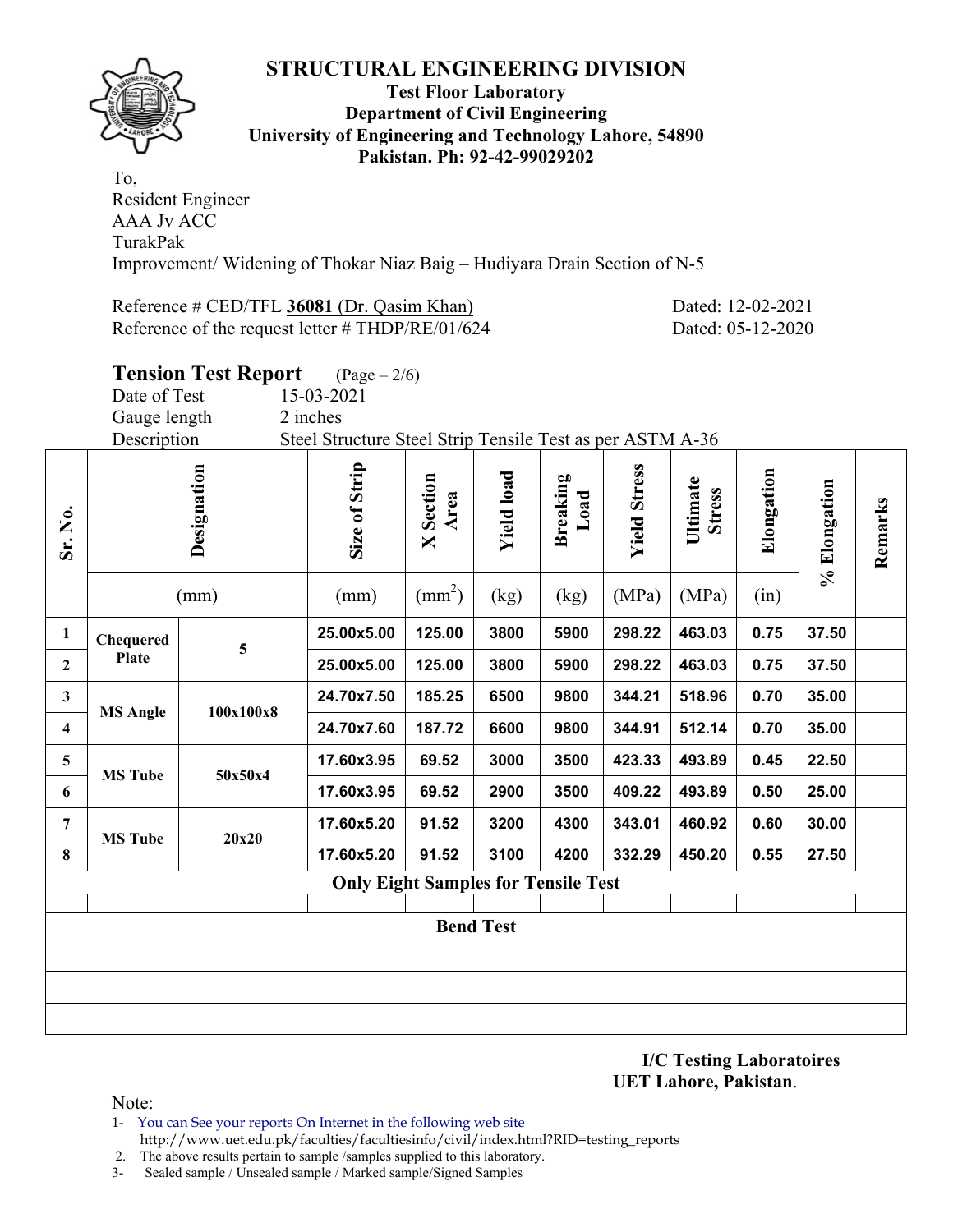

#### **Test Floor Laboratory Department of Civil Engineering University of Engineering and Technology Lahore, 54890 Pakistan. Ph: 92-42-99029202**

To, Resident Engineer AAA Jv ACC TurakPak Improvement/ Widening of Thokar Niaz Baig – Hudiyara Drain Section of N-5

#### Reference # CED/TFL 36081 (Dr. Qasim Khan) Dated: 12-02-2021 Reference of the request letter # THDP/RE/01/624 Dated: 05-12-2020

# **Weight &Size Test Report** (Page – 3/6)

Date of Test 15-03-2021 Description MS I-Beam & MS Channel Weight and Size Test

| Sr.<br>No.     | Designation                |               | Weight | Length         | Weight per Unit<br>Length        | Depth<br>(d)   | Flange Width<br>$\mathbf{\hat{e}}$ | Flange Thickness<br>$\mathfrak{E}$ | Web Thickness<br>$\mathbf{t}$ | Remark |
|----------------|----------------------------|---------------|--------|----------------|----------------------------------|----------------|------------------------------------|------------------------------------|-------------------------------|--------|
|                |                            | (mm)          | (g)    | (cm)           | (kg/m)                           | mm             | $\rm mm$                           | mm                                 | mm                            |        |
| 1              | <b>MS I-Beam</b>           | 600x200x11x10 | 62550  | 62.50          | 100.08                           | 602.00         | 200.00                             | 17.20                              | 10.50                         |        |
| $\mathbf{2}$   | <b>MS Channel</b>          | 100x50x6      |        | 61.00          | 8.36                             | 100.10         | 50.00                              | 6.50                               | 5.25                          |        |
| $\blacksquare$ |                            |               |        |                |                                  |                |                                    |                                    | $\qquad \qquad \blacksquare$  |        |
| $\blacksquare$ |                            |               |        | $\blacksquare$ | $\blacksquare$                   | $\blacksquare$ | -                                  | $\overline{a}$                     | $\overline{\phantom{a}}$      |        |
| $\blacksquare$ |                            |               |        |                |                                  |                |                                    |                                    | $\overline{\phantom{0}}$      |        |
|                |                            |               |        |                |                                  |                |                                    |                                    | $\blacksquare$                |        |
| $\blacksquare$ |                            |               |        | $\blacksquare$ | $\blacksquare$                   | $\blacksquare$ | $\equiv$                           | $\blacksquare$                     | $\overline{a}$                |        |
| $\blacksquare$ | $\mathcal{L}_{\mathbf{m}}$ |               |        |                |                                  |                | -                                  | $\blacksquare$                     | $\overline{\phantom{a}}$      |        |
|                |                            |               |        |                | <b>Only Two Samples for Test</b> |                |                                    |                                    |                               |        |
|                |                            |               |        |                |                                  |                |                                    |                                    |                               |        |

**I/C Testing Laboratoires UET Lahore, Pakistan**.

Note:

1- You can See your reports On Internet in the following web site http://www.uet.edu.pk/faculties/facultiesinfo/civil/index.html?RID=testing\_reports

2. The above results pertain to sample /samples supplied to this laboratory.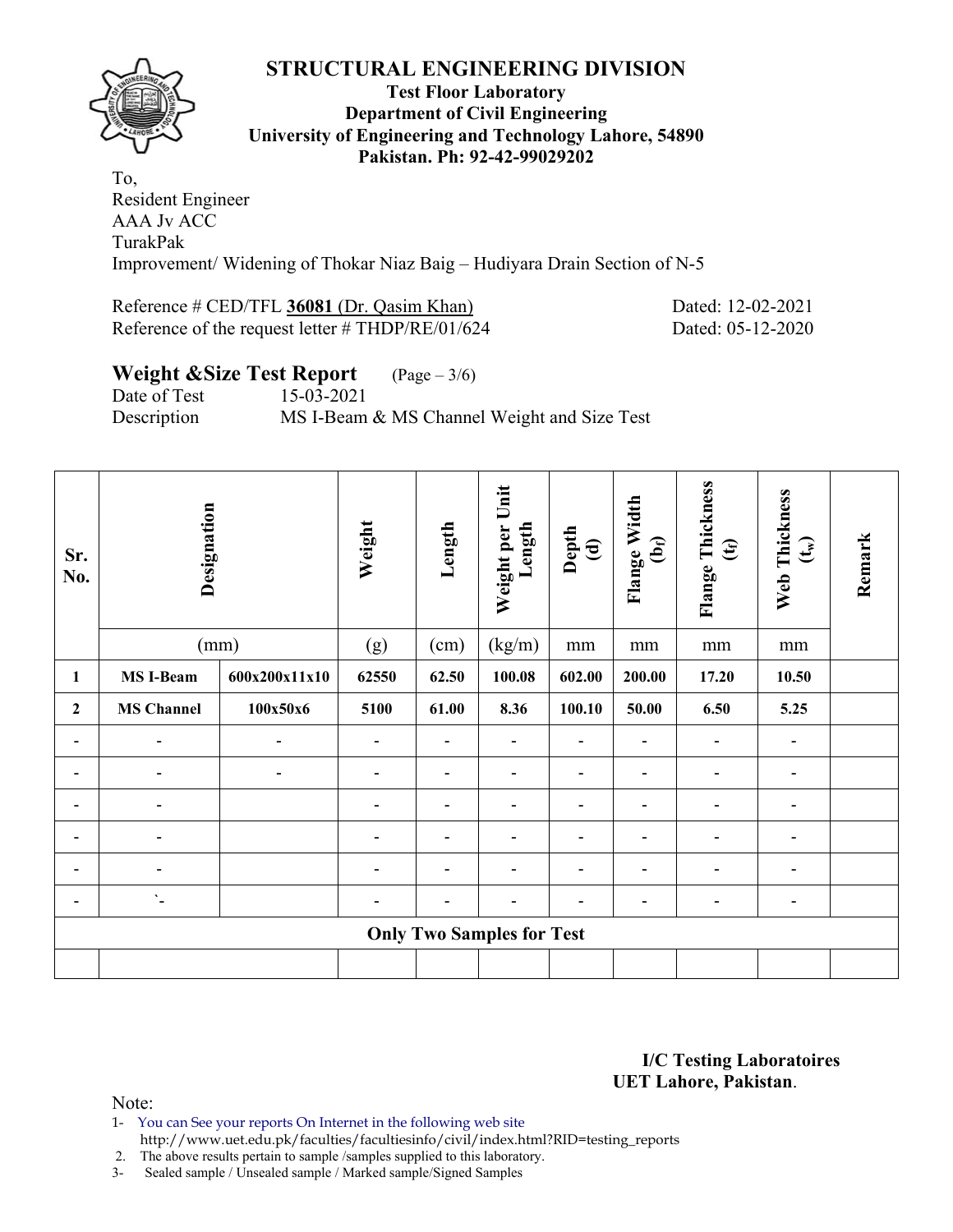

#### **Test Floor Laboratory Department of Civil Engineering University of Engineering and Technology Lahore, 54890 Pakistan. Ph: 92-42-99029202**

To, Resident Engineer AAA Jv ACC TurakPak Improvement/ Widening of Thokar Niaz Baig – Hudiyara Drain Section of N-5

#### Reference # CED/TFL 36081 (Dr. Qasim Khan) Dated: 12-02-2021 Reference of the request letter # THDP/RE/01/624 Dated: 05-12-2020

# **Weight &Size Test Report** (Page – 4/6)

Date of Test 18-01-2019 Description Base Plate Weight and Size Test

| Sr.<br>No.     | Designation            |    | Weight                             | Length                   | Width<br>(b) | Weight per Unit<br>Area | Thickness      | Remark |
|----------------|------------------------|----|------------------------------------|--------------------------|--------------|-------------------------|----------------|--------|
|                | (inch)                 |    | (g)                                | (cm)                     | (cm)         | (kg/m <sup>2</sup> )    | (mm)           |        |
| 1              | <b>MS Plate</b>        | 40 | 29400                              | 61.00                    | 15.20        | 317.08                  | 40.10          |        |
| $\overline{2}$ | <b>MS Plate</b>        | 16 | 15500                              | 61.00                    | 20.00        | 127.05                  | 16.20          |        |
| $\mathbf{3}$   | <b>Chequered Plate</b> | 5  | 5050                               | 63.30                    | 20.50        | 38.92                   | 5.20           |        |
| -              | $\blacksquare$         |    | ۰                                  | ۰                        |              |                         | -              |        |
|                |                        |    |                                    |                          |              |                         |                |        |
|                |                        |    |                                    | $\overline{\phantom{0}}$ |              |                         |                |        |
|                |                        |    |                                    | ۰                        | -            |                         | $\blacksquare$ |        |
|                |                        |    |                                    |                          |              |                         | $\blacksquare$ |        |
|                |                        |    | <b>Only Three Samples for Test</b> |                          |              |                         |                |        |
|                |                        |    |                                    |                          |              |                         |                |        |

**I/C Testing Laboratoires UET Lahore, Pakistan**.

Note:

1- You can See your reports On Internet in the following web site http://www.uet.edu.pk/faculties/facultiesinfo/civil/index.html?RID=testing\_reports

2. The above results pertain to sample /samples supplied to this laboratory.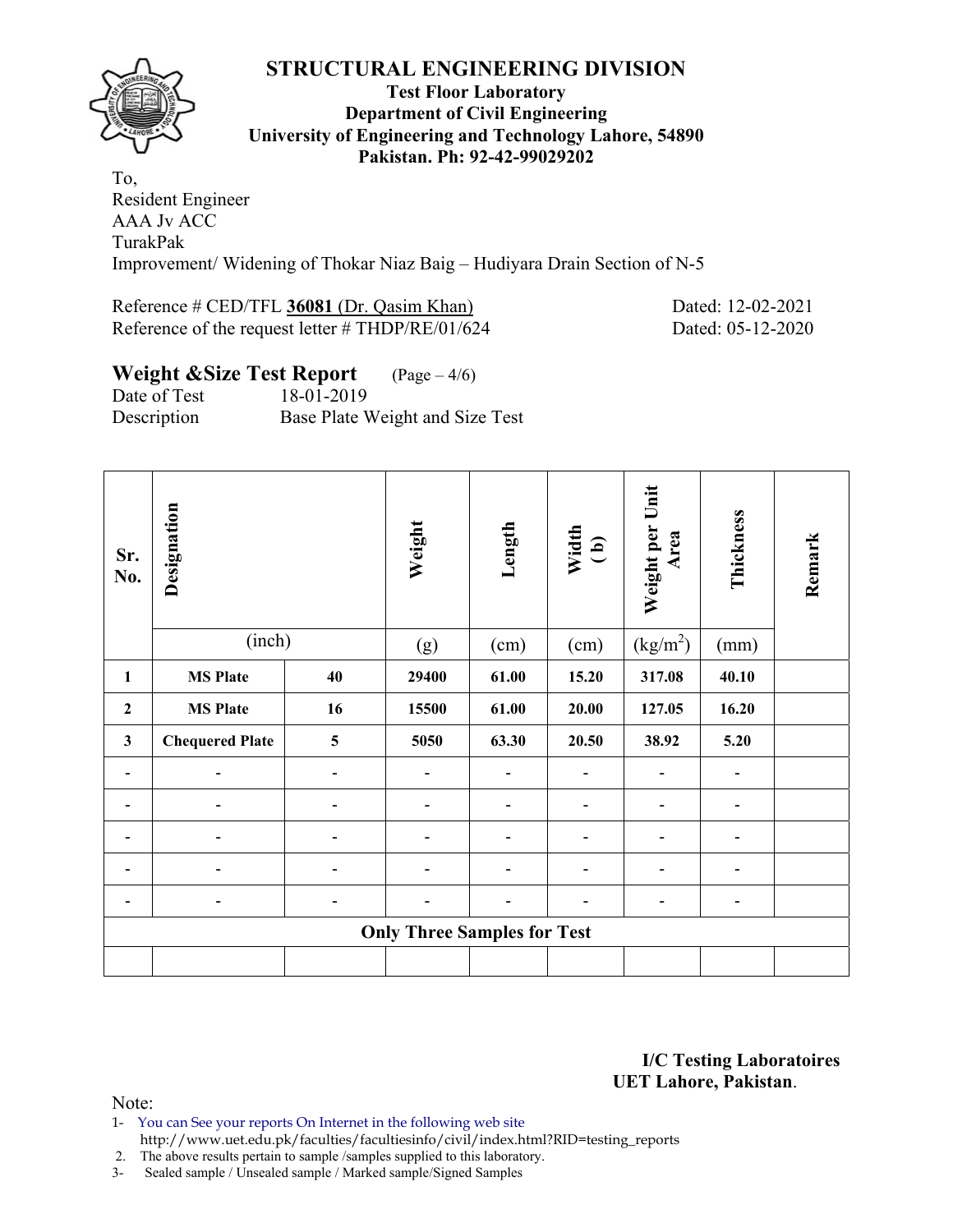

#### **Test Floor Laboratory Department of Civil Engineering University of Engineering and Technology Lahore, 54890 Pakistan. Ph: 92-42-99029202**

To, Resident Engineer AAA Jv ACC TurakPak Improvement/ Widening of Thokar Niaz Baig – Hudiyara Drain Section of N-5

# Reference # CED/TFL 36081 (Dr. Qasim Khan) Dated: 12-02-2021

Reference of the request letter # THDP/RE/01/624 Dated: 05-12-2020

## **Weight &Size Test Report** (Page – 5/6) Date of Test 18-01-2019

Description MS Angle Weight and Size Test

| Sr.<br>No. | Designation | Weight | Length                          | Weight per Unit<br>Length | L1     | $L-2$  | Wall Thickness | Remark |
|------------|-------------|--------|---------------------------------|---------------------------|--------|--------|----------------|--------|
|            | (mm)        | (g)    | (cm)                            | (kg/m)                    | (mm)   | (mm)   | (mm)           |        |
| 1          | 100x100x8   | 7050   | 62.50                           | 11.28                     | 102.00 | 100.00 | 7.80           |        |
|            |             |        |                                 |                           |        |        |                |        |
|            |             |        |                                 |                           |        |        |                |        |
|            |             |        |                                 |                           |        |        |                |        |
|            |             | -      | $\overline{\phantom{a}}$        |                           |        |        |                |        |
|            |             |        |                                 |                           |        |        |                |        |
|            |             |        |                                 |                           |        |        |                |        |
|            |             |        |                                 |                           |        |        |                |        |
|            |             |        |                                 |                           |        |        |                |        |
|            |             |        | <b>Only One Sample for Test</b> |                           |        |        |                |        |
|            |             |        |                                 |                           |        |        |                |        |

**I/C Testing Laboratoires UET Lahore, Pakistan**.

Note:

1- You can See your reports On Internet in the following web site http://www.uet.edu.pk/faculties/facultiesinfo/civil/index.html?RID=testing\_reports

2. The above results pertain to sample /samples supplied to this laboratory.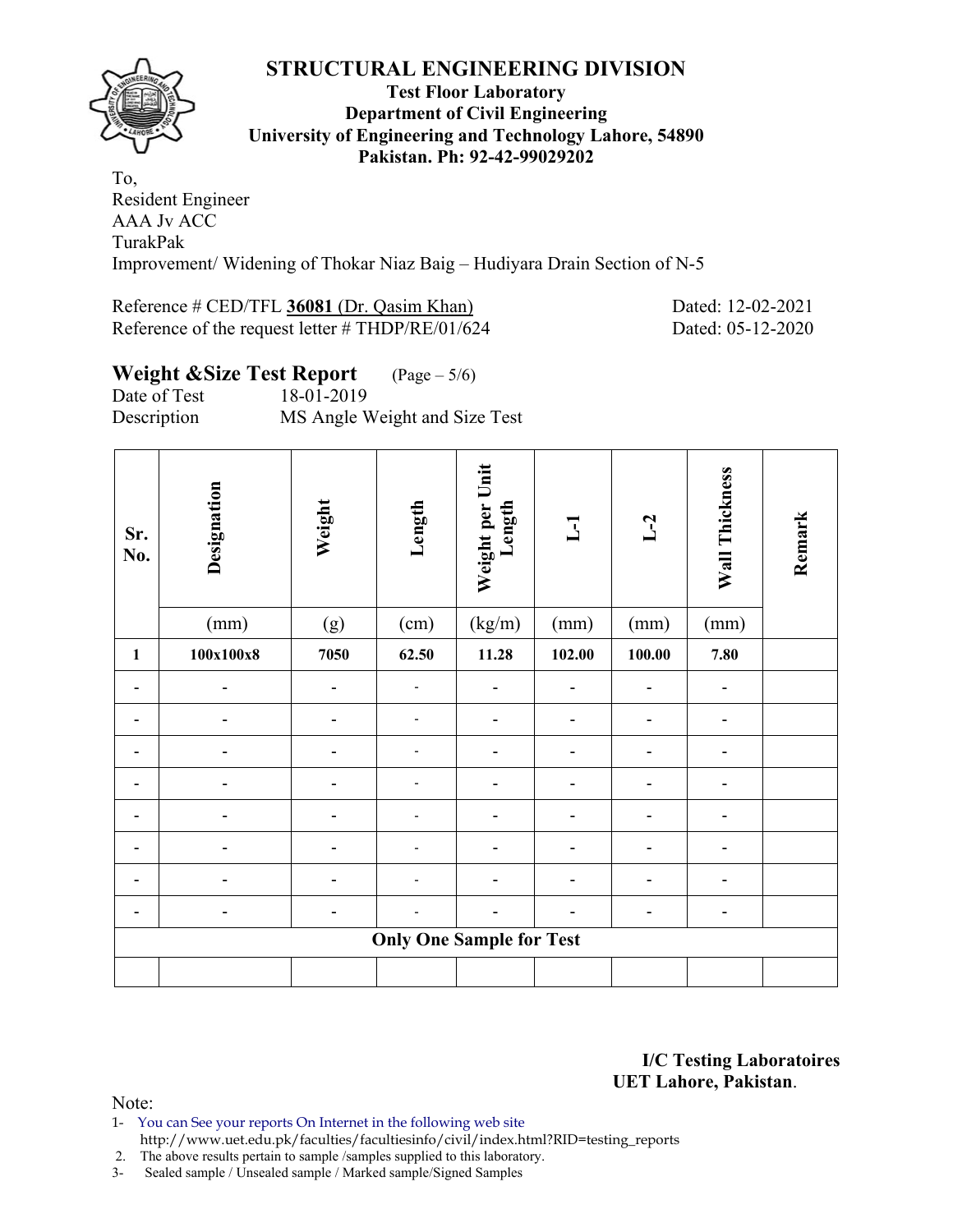

#### **Test Floor Laboratory Department of Civil Engineering University of Engineering and Technology Lahore, 54890 Pakistan. Ph: 92-42-99029202**

To, Resident Engineer AAA Jv ACC TurakPak Improvement/ Widening of Thokar Niaz Baig – Hudiyara Drain Section of N-5

# Reference # CED/TFL 36081 (Dr. Qasim Khan) Dated: 12-02-2021

# Reference of the request letter # THDP/RE/01/624 Dated: 05-12-2020

## **Weight &Size Test Report** (Page – 6/6)

Date of Test 18-01-2019 Description MS Tube Weight and Size Test

| Sr.<br>No.     | Designation | Weight                   | Length                           | Weight per Unit<br>Length | $\overline{\mathbf{L}}$ | $L-2$ | Wall Thickness | Remark |
|----------------|-------------|--------------------------|----------------------------------|---------------------------|-------------------------|-------|----------------|--------|
|                | (mm)        | (g)                      | (cm)                             | (kg/m)                    | (mm)                    | (mm)  | (mm)           |        |
| $\mathbf{1}$   | 50x50x4     | 3700                     | 71.20                            | 5.20                      | 50.10                   | 50.00 | 3.95           |        |
| $\overline{2}$ | 20x20       | 8150                     | 72.50                            | 11.24                     | 100.1                   | 52.00 | 5.20           |        |
|                |             | $\overline{\phantom{0}}$ |                                  |                           |                         |       | -              |        |
|                |             | -                        | -                                | -                         | -                       | -     | -              |        |
|                |             | $\blacksquare$           | -                                | -                         | -                       | -     | $\blacksquare$ |        |
|                |             |                          |                                  |                           |                         | ۰     | ۰              |        |
|                |             |                          |                                  |                           |                         |       |                |        |
|                |             |                          |                                  |                           | -                       |       | -              |        |
|                |             |                          |                                  |                           |                         |       |                |        |
|                |             |                          | <b>Only Two Samples for Test</b> |                           |                         |       |                |        |
|                |             |                          |                                  |                           |                         |       |                |        |

**I/C Testing Laboratoires UET Lahore, Pakistan**.

- 1- You can See your reports On Internet in the following web site http://www.uet.edu.pk/faculties/facultiesinfo/civil/index.html?RID=testing\_reports
- 2. The above results pertain to sample /samples supplied to this laboratory.
- 3- Sealed sample / Unsealed sample / Marked sample/Signed Samples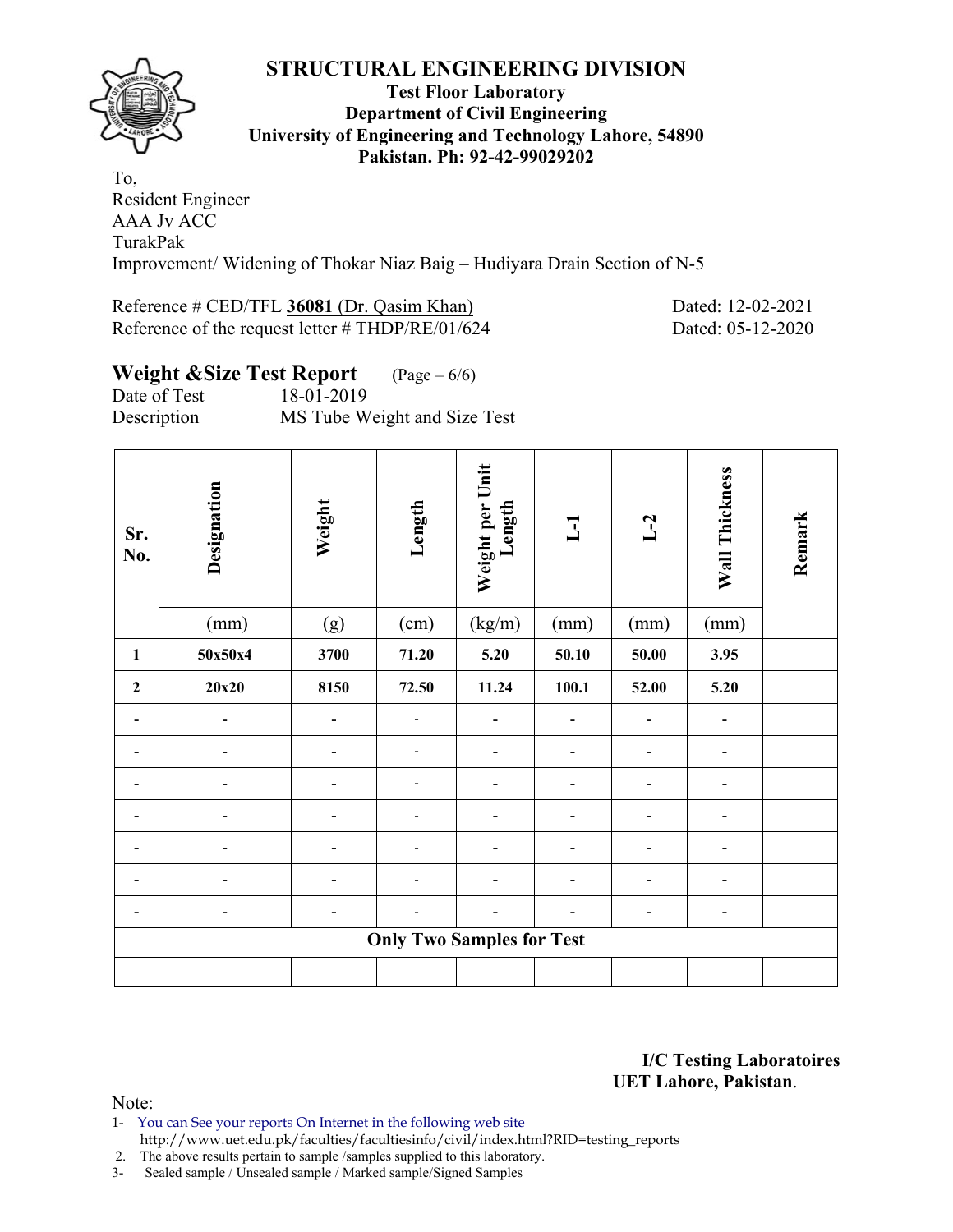

**Test Floor Laboratory Department of Civil Engineering University of Engineering and Technology Lahore, 54890 Pakistan. Ph: 92-42-99029202** 

Ref: CED/TFL/03/36189 Dated: 09-03-2021

Dated of Test: 15-03-2021

**To Assistant Resident Engineer Asian Consulting Engineers Pvt. Ltd Rehabilitation of Municipal Services Infrastructure (M&R) Punjab Cities Program (PCP) – Package 2-MC Jhng** 

### Subject: **- TESTING OF R.C.C. MANHOLE COVER**

Reference to your letter no. AsCE-PMDFC-JH-ARE-068, Dated: 25/02/2021 on the above mentioned subject. One R.C.C. Manhole Cover as received by us has been tested and results are given below.

#### **Sample No. 1 (PTCL (Mark-1)**

| Dia of Sample<br>=        | 63.1 cm  |
|---------------------------|----------|
| Thickness of Sample =     | 13.50 cm |
| <b>Breaking Load</b><br>= | 6500 Kg  |

**I/C Testing Laboratoires UET Lahore, Pakistan**.

 <sup>2.</sup> The above results pertain to sample /samples supplied to this laboratory.

<sup>3-</sup> Sealed sample / Unsealed sample / Marked sample/Signed Samples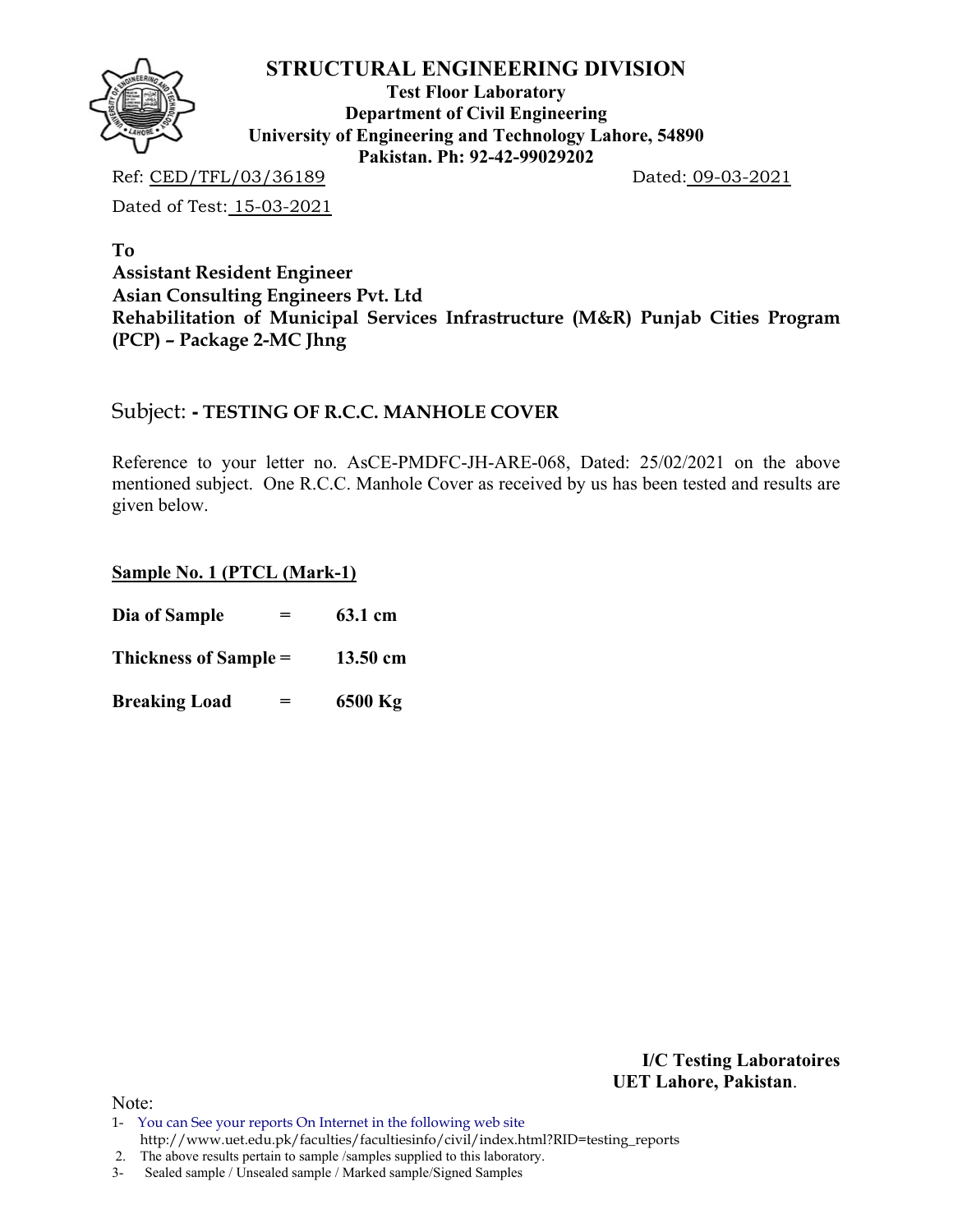

**Test Floor Laboratory Department of Civil Engineering University of Engineering and Technology Lahore, 54890 Pakistan. Ph: 92-42-99029202** 

To, M/S Ravi Concrete Lahore

Reference # CED/TFL 36205 (Dr. Qasim Khan) Dated: 11-03-2021 Reference of the request letter # Nil Dated: 10-03-2021

#### **Tension Test Report** (Page – 1/1) Date of Test 15-03-2021 Gauge length 640 mm Description Steel Strand Tensile Test as per ASTM A-416-94a

| Sr. No.                      | <b>Nominal</b><br><b>Diameter</b> | <b>Nominal</b><br>Weight | <b>Measured</b><br>weight | <b>Yield strength</b><br>clause $(6.3)$ |                | <b>Breaking</b><br>strength clause<br>(6.2) |                | % Elongation             | Remarks/Coil No. |
|------------------------------|-----------------------------------|--------------------------|---------------------------|-----------------------------------------|----------------|---------------------------------------------|----------------|--------------------------|------------------|
|                              | (mm)                              | (kg/km)                  | (kg/km)                   | (kg)                                    | (kN)           | (kg)                                        | (kN)           |                          |                  |
| $\mathbf{1}$                 | 9.53<br>(3/8")                    | 432.0                    | 437.0                     | 9700                                    | 95.16          | 10500                                       | 103.01         | >3.50                    | <b>XX</b>        |
| $\qquad \qquad \blacksquare$ | $\blacksquare$                    |                          |                           |                                         | -              |                                             |                | $\blacksquare$           |                  |
|                              |                                   |                          |                           |                                         |                |                                             |                |                          |                  |
| -                            |                                   |                          |                           |                                         | -              |                                             |                |                          |                  |
| $\overline{\phantom{0}}$     |                                   |                          |                           |                                         | -              |                                             |                | -                        |                  |
| $\overline{\phantom{a}}$     | $\overline{\phantom{0}}$          |                          | $\overline{\phantom{a}}$  |                                         | $\overline{a}$ | $\overline{\phantom{0}}$                    | $\overline{a}$ | $\overline{\phantom{a}}$ |                  |
|                              |                                   |                          |                           | Only one sample for Test                |                |                                             |                |                          |                  |

**I/C Testing Laboratoires UET Lahore, Pakistan**.

- 1- You can See your reports On Internet in the following web site http://www.uet.edu.pk/faculties/facultiesinfo/civil/index.html?RID=testing\_reports
- 2. The above results pertain to sample /samples supplied to this laboratory.
- 3- Sealed sample / Unsealed sample / Marked sample/Signed Samples

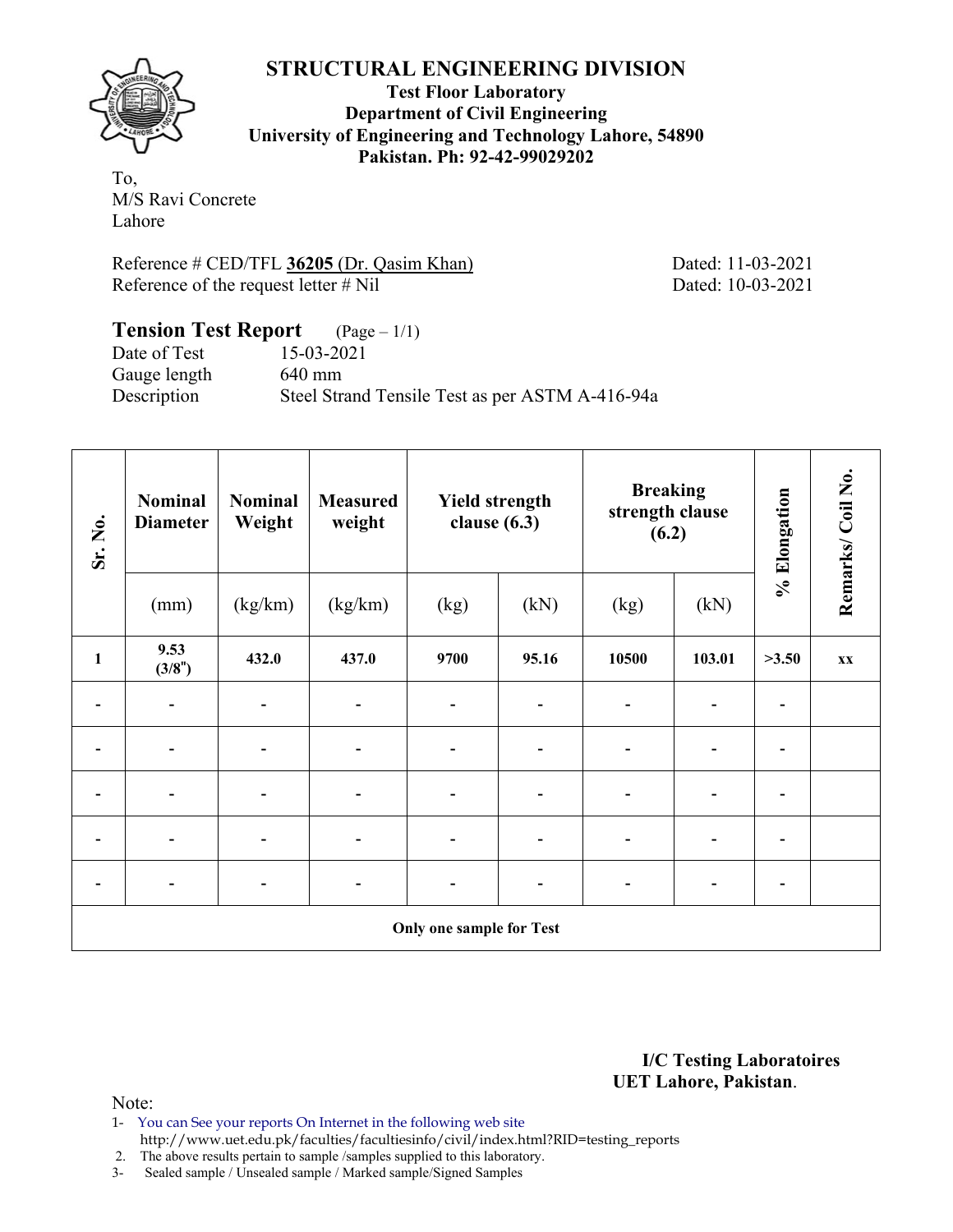

#### **Test Floor Laboratory Department of Civil Engineering University of Engineering and Technology Lahore, 54890 Pakistan. Ph: 92-42-99029202**

To, Manager Project Ittefaq Construction Services Construction of Commercial Plaza (42B, 43B, 44B, Sector C and 19A Main Boulevard Bahria Town Lahore Reference # CED/TFL 36213 (Dr. Qasim Khan) Dated: 12-03-2021 Reference of the request letter # ICS/H.O/B.T.P/40 Dated: 11-03-2021

## **Tension Test Report** (Page -1/1)

Date of Test 15-03-2021 Gauge length 8 inches

Description Deformed Steel Bar Tensile and Bend Test as per ASTM-A615

| Sr. No.                  | Weight                                        |                          | Diameter/<br><b>Size</b> |                | Area<br>$(in^2)$ | <b>Yield load</b> | <b>Breaking</b><br>Load<br><b>Yield Stress</b><br><b>Ultimate Stress</b><br>(psi)<br>(psi) |                                                                 | Elongation    | % Elongation | Remarks                  |                              |                              |            |
|--------------------------|-----------------------------------------------|--------------------------|--------------------------|----------------|------------------|-------------------|--------------------------------------------------------------------------------------------|-----------------------------------------------------------------|---------------|--------------|--------------------------|------------------------------|------------------------------|------------|
|                          | $\frac{2}{10}$                                | Nominal<br>$(\#)$        | Actual<br>(inch)         | Nominal        | Actual           | (kg)              | (kg)                                                                                       | Nominal                                                         | <b>Actual</b> | Nominal      | Actual                   | (inch)                       |                              |            |
| $\mathbf{1}$             | 0.377                                         | 3                        | 0.375                    | 0.11           | 0.111            | 3200              | 5000                                                                                       | 64200                                                           | 63700         | 100200       | 99600                    | 1.30                         | 16.3                         |            |
| $\mathbf{2}$             | 0.377                                         | $\mathbf{3}$             | 0.376                    | 0.11           | 0.111            | 3200              | 5100                                                                                       | 64200                                                           | 63680         | 102200       | 101500                   | 1.30                         | 16.3                         | Afco Steel |
| $\overline{\phantom{0}}$ |                                               |                          |                          |                |                  |                   |                                                                                            |                                                                 |               |              |                          |                              |                              |            |
| $\overline{\phantom{a}}$ |                                               | $\overline{\phantom{a}}$ | $\overline{\phantom{0}}$ |                | $\blacksquare$   |                   |                                                                                            |                                                                 |               |              | $\overline{\phantom{0}}$ | $\qquad \qquad \blacksquare$ | $\qquad \qquad \blacksquare$ |            |
| $\blacksquare$           | ۰                                             | $\blacksquare$           |                          | $\blacksquare$ | $\blacksquare$   |                   |                                                                                            |                                                                 |               |              | $\overline{\phantom{0}}$ | $\overline{\phantom{0}}$     | $\overline{a}$               |            |
|                          |                                               |                          | $\overline{\phantom{0}}$ |                | $\blacksquare$   |                   |                                                                                            |                                                                 |               |              |                          | $\overline{\phantom{0}}$     |                              |            |
|                          |                                               |                          |                          |                |                  |                   |                                                                                            | Note: only two samples for tensile and one sample for bend test |               |              |                          |                              |                              |            |
|                          |                                               |                          |                          |                |                  |                   |                                                                                            |                                                                 |               |              |                          |                              |                              |            |
|                          |                                               |                          |                          |                |                  |                   | <b>Bend Test</b>                                                                           |                                                                 |               |              |                          |                              |                              |            |
|                          | #3 Bar Bend Test Through 180° is Satisfactory |                          |                          |                |                  |                   |                                                                                            |                                                                 |               |              |                          |                              |                              |            |
|                          |                                               |                          |                          |                |                  |                   |                                                                                            |                                                                 |               |              |                          |                              |                              |            |
|                          |                                               |                          |                          |                |                  |                   |                                                                                            |                                                                 |               |              |                          |                              |                              |            |

**I/C Testing Laboratoires UET Lahore, Pakistan**.

Note:

1- You can See your reports On Internet in the following web site http://www.uet.edu.pk/faculties/facultiesinfo/civil/index.html?RID=testing\_reports

2. The above results pertain to sample /samples supplied to this laboratory.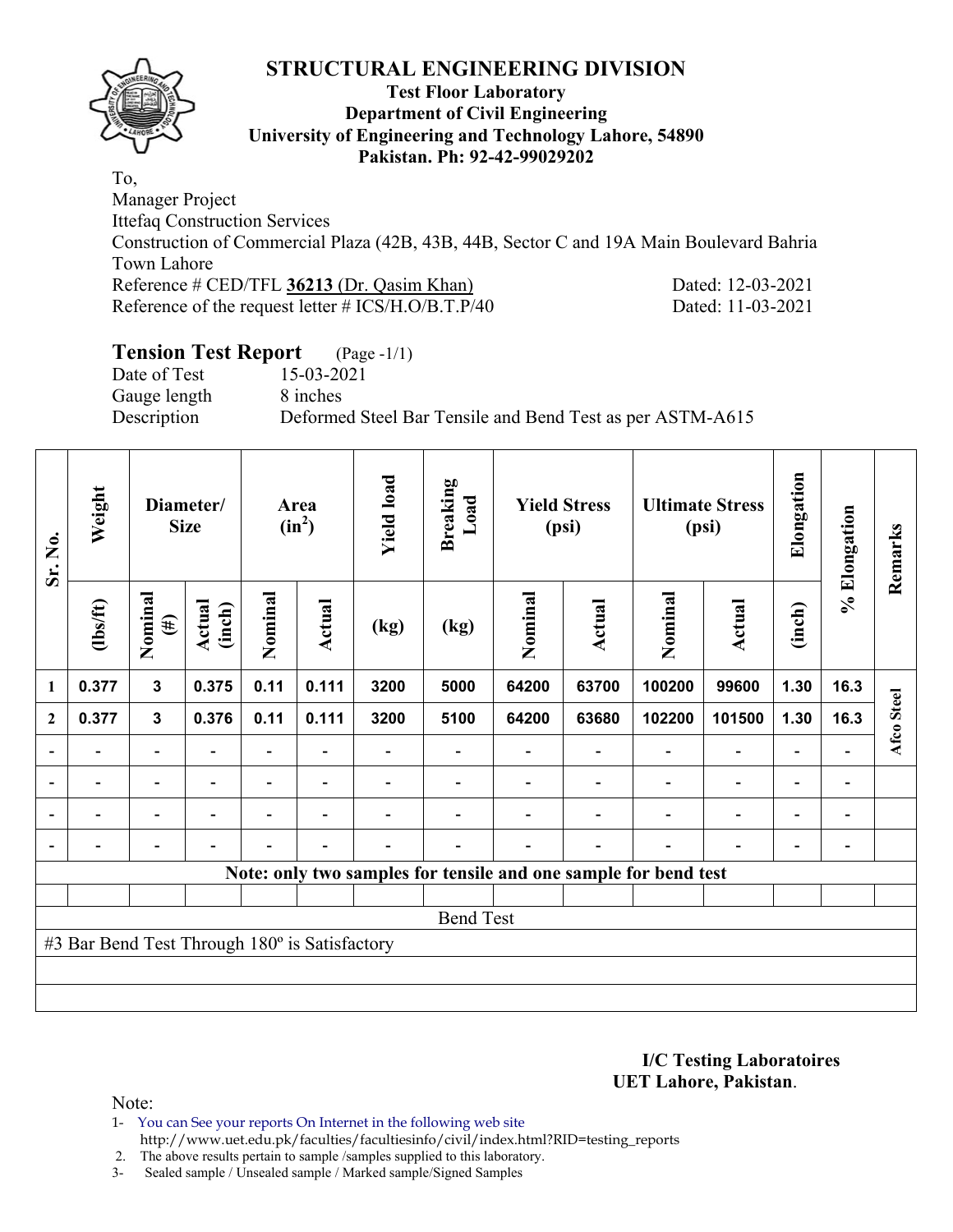

#### **Test Floor Laboratory Department of Civil Engineering University of Engineering and Technology Lahore, 54890 Pakistan. Ph: 92-42-99029202**

To, Resident Engineer Bahria Town Private Limited Workshop at Toheed Block Bahria Town Multan Road Site Lahore

| Reference # CED/TFL 36215 (Dr. Qasim Khan)      |  |
|-------------------------------------------------|--|
| Reference of the request letter $\#$ QA/QC 2258 |  |

Dated: 12-03-2021 Dated: 12-03-2021

## **Tension Test Report** (Page -1/1)

Date of Test 15-03-2021 Gauge length 8 inches

Description Deformed Steel Bar Tensile and Bend Test as per ASTM-A615

| Sr. No.                  | Weight                                        |                          | Diameter/<br><b>Size</b> |                          | Area<br>$(in^2)$         | <b>Yield load</b> | <b>Breaking</b><br>Load |         | <b>Yield Stress</b><br>(psi) |                                                                 | <b>Ultimate Stress</b><br>(psi) | Elongation               | % Elongation                 | Remarks         |
|--------------------------|-----------------------------------------------|--------------------------|--------------------------|--------------------------|--------------------------|-------------------|-------------------------|---------|------------------------------|-----------------------------------------------------------------|---------------------------------|--------------------------|------------------------------|-----------------|
|                          | $\frac{2}{10}$                                | Nominal<br>$(\#)$        | Actual<br>(inch)         | Nominal                  | Actual                   | (kg)              | (kg)                    | Nominal | <b>Actual</b>                | Nominal                                                         | Actual                          | (inch)                   |                              |                 |
| 1                        | 0.386                                         | $\mathbf{3}$             | 0.380                    | 0.11                     | 0.114                    | 3900              | 4900                    | 78200   | 75720                        | 98200                                                           | 95200                           | 0.85                     | 10.6                         |                 |
| $\mathbf{2}$             | 0.384                                         | $\mathbf{3}$             | 0.379                    | 0.11                     | 0.113                    | 3900              | 5100                    | 78200   | 76100                        | 102200                                                          | 99600                           | 0.90                     | 11.3                         | Mughal<br>Steet |
|                          |                                               |                          |                          |                          |                          |                   |                         |         |                              |                                                                 | $\overline{\phantom{0}}$        | $\overline{\phantom{0}}$ |                              |                 |
| $\overline{\phantom{0}}$ | $\overline{\phantom{0}}$                      | $\overline{\phantom{a}}$ | $\overline{\phantom{0}}$ | $\overline{\phantom{0}}$ | $\blacksquare$           |                   |                         |         | $\blacksquare$               | $\blacksquare$                                                  | $\overline{a}$                  | $\overline{\phantom{a}}$ | $\overline{\phantom{a}}$     |                 |
|                          | $\overline{\phantom{0}}$                      | $\overline{\phantom{0}}$ |                          | $\blacksquare$           | $\overline{\phantom{0}}$ |                   |                         |         |                              | $\overline{\phantom{0}}$                                        | $\qquad \qquad \blacksquare$    | $\overline{\phantom{0}}$ | $\qquad \qquad \blacksquare$ |                 |
|                          | $\overline{\phantom{0}}$                      | $\overline{\phantom{a}}$ |                          | $\blacksquare$           | $\overline{\phantom{0}}$ | $\blacksquare$    |                         |         | $\blacksquare$               | $\blacksquare$                                                  | $\overline{a}$                  | $\overline{\phantom{a}}$ | $\overline{\phantom{0}}$     |                 |
|                          |                                               |                          |                          |                          |                          |                   |                         |         |                              | Note: only two samples for tensile and one sample for bend test |                                 |                          |                              |                 |
|                          |                                               |                          |                          |                          |                          |                   |                         |         |                              |                                                                 |                                 |                          |                              |                 |
|                          |                                               |                          |                          |                          |                          |                   | <b>Bend Test</b>        |         |                              |                                                                 |                                 |                          |                              |                 |
|                          | #3 Bar Bend Test Through 180° is Satisfactory |                          |                          |                          |                          |                   |                         |         |                              |                                                                 |                                 |                          |                              |                 |
|                          |                                               |                          |                          |                          |                          |                   |                         |         |                              |                                                                 |                                 |                          |                              |                 |
|                          |                                               |                          |                          |                          |                          |                   |                         |         |                              |                                                                 |                                 |                          |                              |                 |

**I/C Testing Laboratoires UET Lahore, Pakistan**.

- 1- You can See your reports On Internet in the following web site http://www.uet.edu.pk/faculties/facultiesinfo/civil/index.html?RID=testing\_reports
- 2. The above results pertain to sample /samples supplied to this laboratory.
- 3- Sealed sample / Unsealed sample / Marked sample/Signed Samples